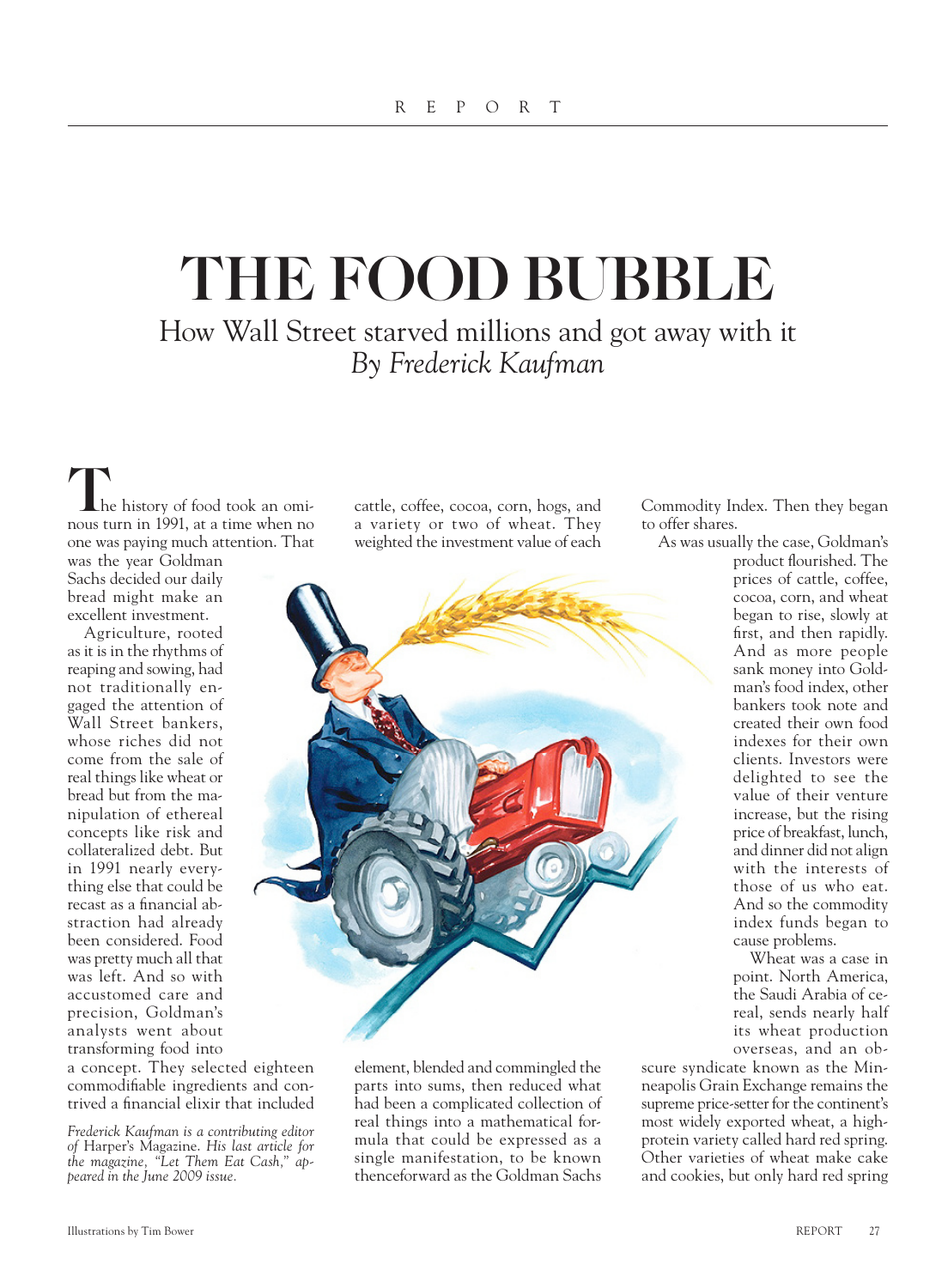makes bread. Its price informs the cost of virtually every loaf on earth.

As far as most people who eat bread were concerned, the Minneapolis Grain Exchange had done a pretty good job: for more than a century the real price of wheat had steadily declined. Then, in 2005, that price began to rise, along with the prices of rice and corn and soy and oats and cooking oil. Hard red spring had long traded between \$3 and \$6 per sixtypound bushel, but for three years Minneapolis wheat broke record after record as its price doubled and then doubled again. No one was surprised when in the first quarter of 2008 transnational wheat giant Cargill attributed its 86 percent jump in annual profits to commodity trading. And no one was surprised when packaged-food maker ConAgra sold its trading arm to a hedge fund for \$2.8 billion. Nor when *The Economist*  announced that the real price of food had reached its highest level since 1845, the year the magazine first calculated the number.

Nothing had changed about the wheat, but something had changed about the wheat market. Since Goldman's innovation, hundreds of billions of new dollars had overwhelmed the actual supply of and actual demand for wheat, and rumors began to emerge that someone, somewhere, had cornered the market. Robber barons, gold bugs, and financiers of every stripe had long dreamed of controlling all of something everybody needed or desired, then holding back the supply as demand drove up prices. But there was plenty of real wheat, and American farmers were delivering it as fast as they always had, if not even a bit faster. It was as if the price itself had begun to generate its own demand—the more hard red spring cost, the more investors wanted to pay for it.

"It's absolutely mind-boggling," one grain trader told the *Wall Street Journal*. "You don't ever want to trade wheat again," another told the *Chicago Tribune.*

"We have never seen anything like this before,"Jeff Voge, chairman of the Kansas City Board of Trade, told the *Washington Post*. "This isn't just any commodity," continued Voge. "It is food, and people need to eat."

The global speculative frenzy sparked riots in more than thirty countries and drove the number of the world's "food insecure" to more than a billion. In 2008, for the first time since such statistics have been kept, the proportion of the world's population without enough to eat ratcheted upward. The ranks of the hungry had increased by 250 million in a single year, the most abysmal increase in all of human history.

Then, like all speculative bubbles, the food bubble popped. By late 2008, the price of Minneapolis hard red spring had toppled back to normal levels, and trading volume quickly followed. Of course, the prices world consumers pay for food have not come

IT WAS AS IF THE PRICE OF WHEAT WAS GENERATING ITS OWN DEMAND. THE MORE IT COST, THE MORE INVESTORS WANTED TO PAY

down so fast, as manufacturers and retailers continue to make up for their own heavy losses.

The gratuitous damage of the food bubble struck me as not merely a disgrace but a disgrace that might easily be repeated. And so I traveled to Minneapolis—where the reality of hard red spring and the price of hard red spring first went their separate ways—to discover how such a thing could have happened, and

if and when it would hap-

pen again.  $\mathsf{L}$  he name of the Minneapolis Grain Exchange may conjure images of an immense concrete silo towering over the prairie, but the exchange is in fact a rather severe neoclassical steelframe building that shares the downtown corner of Fourth Street and Fourth Avenue with City Hall, the courthouse, and the jail. I walked through its vestibule of granite and Italian marble, past renderings of wheat molded into the terra-cotta cartouches, and as I waited for the wheatembossed elevator I tried not to gawk at the gold-plated mail chute. For more than a century, the trading floor of the Minneapolis Grain Exchange had been the place where wheat acquired a price, but as I stepped out of the elevator the opening bell tolled and echoed across a vast, silent, and chilly chamber. The place was abandoned, the phones ripped out of the walls, the octagonal grain pits littered with snakes of tangled wire.

I wandered across the wooden planks of the old pits, scarred by the boots of countless grain traders, and I peered into the dark and narrow recesses of the phone booths where those traders had scribbled down their orders. Beyond the booths loomed the massive cash-grain tables, starkly illuminated by rays of sunlight. In the old days, when brokers

and traders looked into one another's faces, not computer screens, they liked to examine the grain before they bought it.

Now an electronic board began to populate with green, red, and yellow numbers that told the price of barley, canola, cattle, coffee, copper, cotton, gold, hogs, lumber, milk, oats, oil, platinum, rice, and

silver. Beneath them shimmered the indices: the Dow, the S&P 500, and, at the very bottom, the Goldman Sachs Commodity Index. Even the video technology was quaint, a relic from the Carter years, when trade with the Soviet Union was the final frontier, long before that moment in 2008 when the chief executive officer of the Minneapolis Grain Exchange, Mark Bagan, decided that the future of wheat was not on a table in Minneapolis but within the digital infinitude of the Internet.

As a courtesy to the speculators who for decades had spent their workdays executing trades in the grain pits, the exchange had set up a new space a few stories above the old trading floor, a gray-carpeted room in which a few dozen beige cubicles were available to rent, some featuring a view of a parking lot. I had expected shouting, panic, confusion, and chaos, but no more than half the cubicles were occupied, and the room was silent. One of the grain traders was reading his email, another checking ESPN for the weekend scores, another playing solitaire, another shopping on eBay for antique Japanese vases.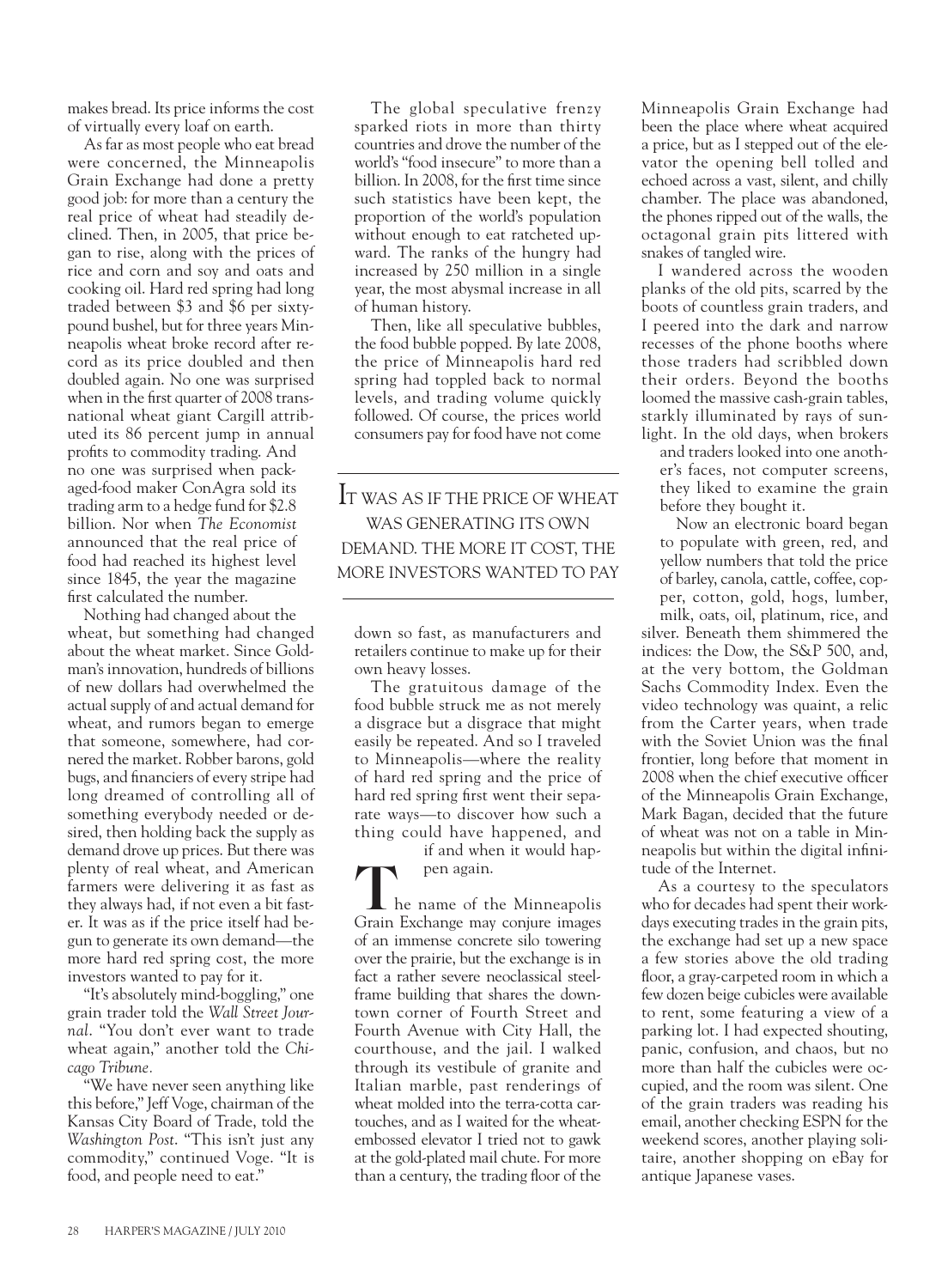"We're trading wheat, but it's wheat we're never going to see," Austin Damiani, a twenty-eight-year-old wheat broker, would tell me later that afternoon. "It's a cerebral experience."

Today's action consisted of a grayhaired man padding from cubicle to cubicle, greeting colleagues, sucking hard candy. The veteran eventually ambled off to a corner, to a battered cash-grain table that had been moved up from the old trading floor. A dozen aluminum pans sat on the table, each holding a different sample of grain. The old man brought a pan to his face and took a deep breath. Then he held a single grain in his palm, turned it over, and found the crease.

"The crease will tell you the variety," he told me. "That's a lost art."

His name was Mike Mullin, he had been trading wheat for fifty years, and he was the first Minneapolis wheat trader I had seen touch a grain of the stuff. Back in the day, buyers and sellers might have spent hours insulting, cajoling, bullying, and pleading with one another across this table—anything to get the right price for hard red spring—but Mullin was not buying real wheat today, nor was anybody here selling it.

Above us, three monitors flickered prices from America's primary grain exchanges: Chicago, Kansas City, and Minneapolis. Such geographic specificities struck me as archaic, but there remain essential differences among these wheat markets, vestiges of old-fashioned concerns such as latitude and proximity to the Erie Canal.

Mullin stared at the screens and asked me what I knew about wheat futures, and I told him that whereas Minneapolis traded the contract in hard red spring, Kansas City traded in hard red winter and Chicago in soft red winter, both of which have a lower protein content than Minneapolis wheat, are less expensive, and are more likely to be incorporated into a brownie mix than into a baguette. High protein content makes Minneapolis wheat elite, I told Mullin.

He nodded his head, and we stood in silence and watched the desultory movement of corn and soy, soft red winter and hard red spring. It was a slow trading day even if commodities, as Mullin told me, were overpriced 10 percent across the board. Mullin figured he knew the real worth of a bushel and had bet the price would soon head south. "Am I short?" he asked. "Yes I am."

I asked him what he knew about the commodity indexes, like the one Goldman Sachs created in 1991.

"It's a brainless entity," Mullin said.

harvest, at which point warehouses would overflow, prices would plummet, and, for all their hard work, Japan's rice farmers would remain impoverished. Instead of suffering through the Osaka market's perennial volatility, the bureaucrats preferred to set a price that would ensure a living for farmers, grain warehousemen, the samurai (who were paid in rice), and the general population—a price not at the mercy of the annual cycle



His eyes did not move from the screen. "You look at a chart. You

hit a number. You buy."

(rain trading was not always brainless. Joseph parsed Pharaoh's dream of cattle and crops, discerned that drought loomed, and diligently went about storing immense amounts of grain. By the time famine descended, Joseph had cornered the market—an accomplishment that brought nations to their knees and made Joseph an extremely rich man.

In 1730, enlightened bureaucrats of Japan's Edo shogunate perceived that a stable rice price would protect those who produced their country's sacred grain. Up to that time, all the farmers in Japan would bring their rice to market after the September of scarcity and plenty but a smooth line, gently fluctuating within a reasonable range.

While Japan had relied on the authority of the government to avoid deadly volatility, the United States trusted in free enterprise. After the combined credit crunch, real estate wreck, and stock-market meltdown now known as the Panic of 1857, U.S. grain merchants conceived a new stabilizing force: In return for a cash commitment today, farmers would sign a forward contract to deliver grain a few months down the line, on the expiration date of the contract. Since buyers could never be certain what the price of wheat would be on the date of delivery, the price of a future bushel of wheat was usually a few cents less than that of a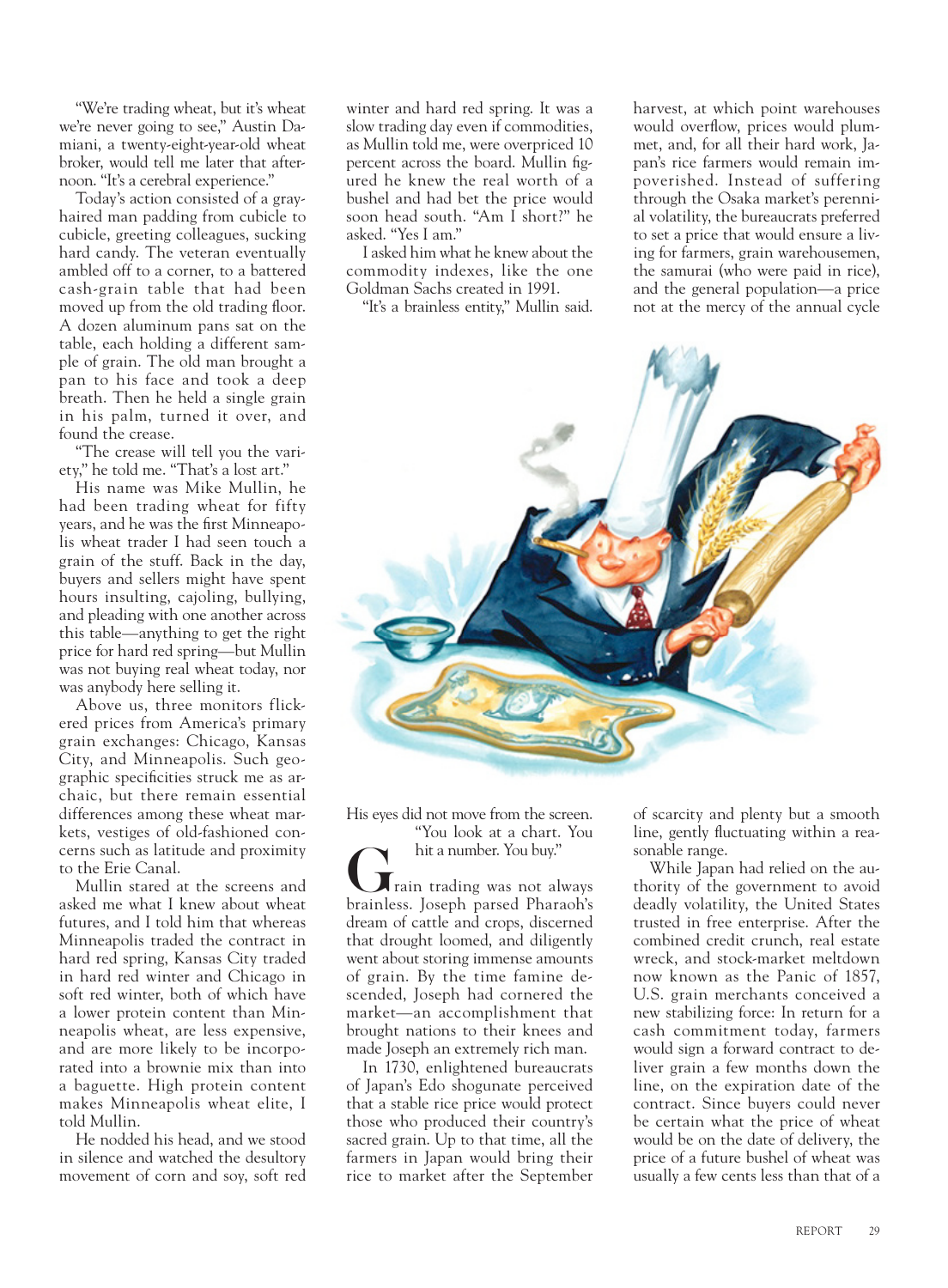present bushel of wheat. And while farmers had to accept less for future wheat than for real and present wheat, the guaranteed future sale protected them from plummeting prices and enabled them to use the promised payment as, say, collateral for a bank loan. These contracts let both producers and consumers hedge their risks, and in so doing reduced volatility.

But the forward contract was a primitive financial tool, and when demand for wheat exploded after the Civil War, and ever more grain merchants took to reselling and trading these agreements on a fastgrowing secondary market, it became impossible to figure out who owed whom what and when. At which point the great grain merchants of Chicago, Kansas City, and Minneapolis set about creating a new kind of institution less like a medieval county fair and more like a modern clearinghouse. In place of myriad individually negotiated and fulfilled forward contracts, the merchants established exchanges that would regulate both the quality of grain and the expiration dates of all forward contracts—eventually limiting those dates to five each year, in March, May, July, September, and December. Whereas under the old system each buyer and each seller vetted whoever might stand at the opposite end of each deal, the grain exchange now served as the counterparty for everyone.

The exchanges soon attracted a new species of merchant interested in numbers, not grain. This was the speculator. As the price of futures contracts fluctuated in daily trading, the speculator sought to cash in through strategic buying and selling. And since the speculator had neither real wheat to sell nor a place to store any he might purchase, for every "long" position he took (a promise to buy future wheat), he would eventually need to place an equal and opposite "short" position (a promise to sell). Farmers and millers welcomed the speculator to their market, for his perpetual stream of buy and sell orders gave them the freedom to sell and buy their actual wheat just as they pleased.

Under the new system, farmers and millers could hedge, speculators could speculate, the market remained liquid, and yet the speculative futures price could never move too far from the "spot" (or actual) price: every ten weeks or so, when the delivery date of the contract approached, the two prices would converge, as everyone who had not cleared his position with an equal and opposite position would be obligated to do just that. The virtuality of wheat futures would settle up with the reality of cash wheat, and then, as the contract expired, the price of an ideal bushel would be "discovered" by hedger and speculator alike.

No less an economist than John Maynard Keynes applied himself to studying this miraculous interplay of supply and demand, buyers and sellers, real wheat and virtual wheat, and he gave the standard futures-pricing model its own special name. He called it "normal backwardation," because in a normal market for real goods, he found, futures prices (for things that did not yet exist) generally stayed in back of spot prices (for things that actually existed).

Normal backwardation created the occasion for so many people to make so much money in so many ways that numerous other futures exchanges soon emerged, featuring contracts for everything from butter, cottonseed oil, and hay to plywood, poultry, and cat pelts. Speculators traded molasses futures on the New York Coffee and Sugar Exchange, and if they lost their shirts they could head over to the New York Burlap and Jute Exchange or the New York Hide Exchange. And despite the occasional market collapse (onions in 1957, Maine potatoes in 1976), for more than a century the basic strategy and tactics of futures trading remained the same, the price of wheat remained stable, and increas-

ing numbers of people had plenty to eat.

5he decline of volatility, good news for the rest of us, drove bankers up the wall. I put in a call to Steven Rothbart, who traded commodities for Cargill way back in the 1980s. I asked him what he knew about the birth of commodity index funds, and

he began to laugh. "Commodities had died," he told me. "We sat there every day and the market wouldn't move. People left. They couldn't make a living anymore."

Clearly, some innovation was in order. In the midst of this dead market, Goldman Sachs envisioned a new form of commodities investment, a product for investors who had no taste for the complexities of corn or soy or wheat, no interest in weather and weevils, and no desire for getting into and out of shorts and longs—investors who wanted nothing more than to park a great deal of money somewhere, then sit back and watch that pile grow. The managers of this new product would acquire and hold long positions, and nothing but long positions, on a range of commodities futures. They would not hedge their futures with the actual sale or purchase of real wheat (like a bona-fide hedger), nor would they cover their positions by buying low and selling high (in the grand old fashion of commodities speculators). In fact, the structure of commodity index funds ran counter to our normal understanding of economic theory, requiring that index-fund managers not buy low and sell high but buy at any price and *keep* buying at any price. No matter what lofty highs long wheat futures might attain, the managers would transfer their long positions into the *next* long futures contract, due to expire a few months later, and repeat the roll when that contract, in turn, was about to expire thus accumulating an everlasting, ever-growing long position, unremittingly regenerated.

"You've got to be out of your freaking mind to be long only," Rothbart said. "Commodities are the riskiest things in the world."

But Goldman had its own way to offset the risks of commodities trading—if not for their clients, then at least for themselves. The strategy, standard practice for most index funds, relied on "replication," which meant that for every dollar a client invested in the index fund, Goldman would buy a dollar's worth of the underlying commodities futures (minus management fees). Of course, in order to purchase commodities futures,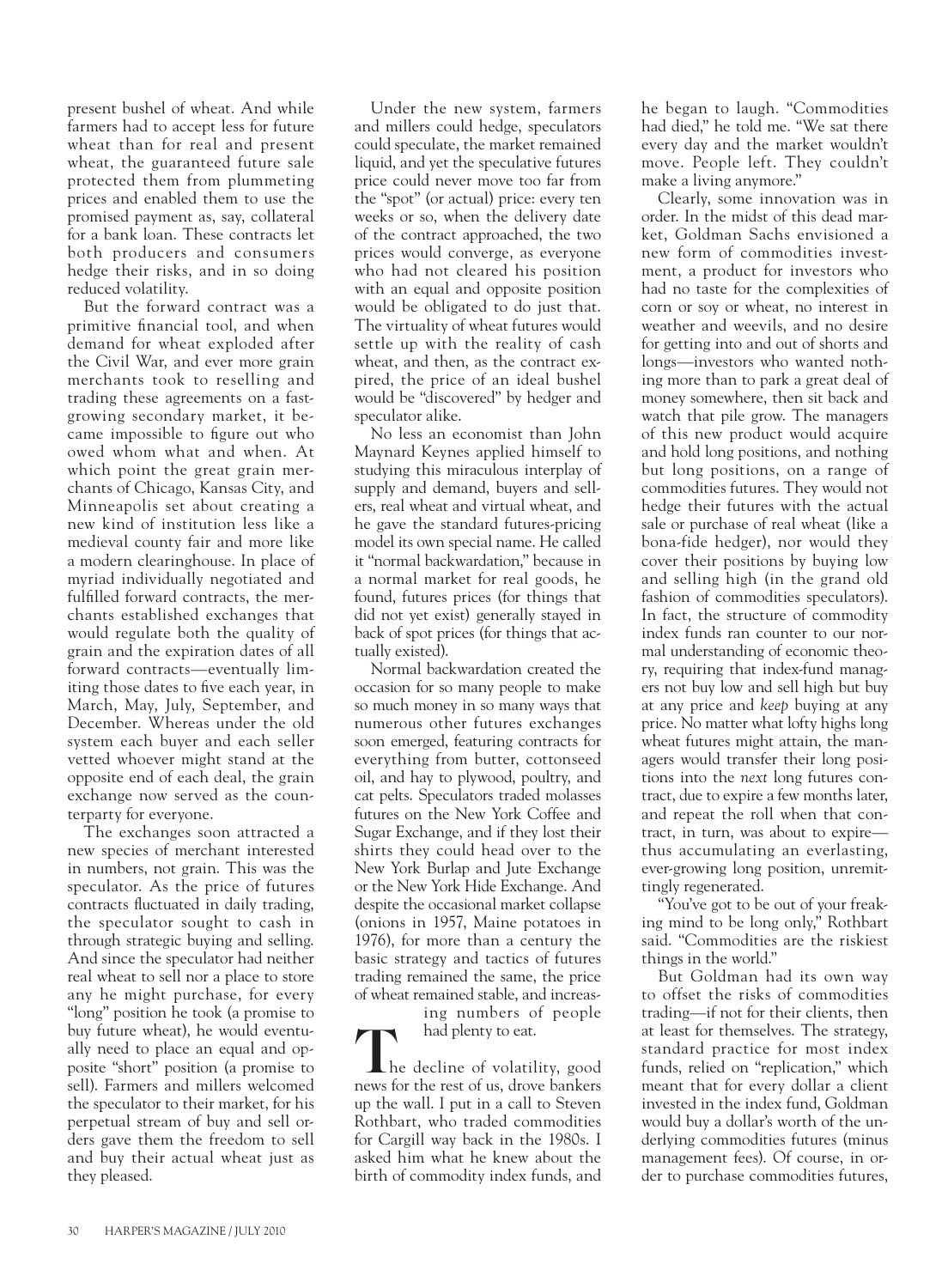the bankers had only to make a "good-faith deposit" of something like 5 percent. Which meant that they could stash the other 95 percent of their investors' money in a pool of Treasury bills, or some other equally innocuous financial cranny, which they could subsequently leverage into ever greater amounts of capital to utilize to their own ends, whatever they might be. If the price of wheat went up, Goldman made money. And if the price of wheat fell, Goldman still made money—not only from management fees, but from the profits the bank pulled down by investing 95 percent of its clients' money in less risky ventures. Goldman even made money from the roll into each new long contract, every instance of which required clients to pay a new set of transaction costs.

The bankers had figured out how to extract profit from the commodities market without taking on any of the risks they themselves had introduced by flooding that same market with long orders. Unlike the wheat producers and the wheat speculators, or even Goldman's own customers, Goldman had no vested interest in a stable commodities market. As one index trader told me, "Commodity funds have historically made money—and kept most of it for themselves."

No surprise, then, that other banks soon recognized the rightness of this approach. In 1994, J.P. Morgan established its own commodity index fund, and soon thereafter other players entered the scene, including the AIG Commodity Index and the Chase Physical Commodity Index, along with initial offerings from Bear Stearns, Oppenheimer, and Pimco. Barclays joined the group with eight index funds and, in just over a year, raised close to \$3 billion.

Government regulators, far from preventing this strange new way of accumulating futures, actively encouraged it. Congress had in 1936 created a commission that curbed "excessive speculation" by limiting large holdings of futures contracts to bona-fide hedgers. Years later, the modern-day Commodity Futures Trading Commission continued to set absolute limits on the amount of wheat-futures contracts that could be

held by speculators. In 1991, that limit was 5,000 contracts. But after the invention of the commodity index fund, bankers convinced the commission that they, too, were bona-fide hedgers. As a result, the commission issued a position-limit exemption to six commodity index traders, and within a decade those funds would be permitted to hold as many as 130,000 wheat-futures contracts at any one time.

"We have not seen U.S. agriculture rely this much on the market for almost seventy years," was how Joseph Dial, the head of the commission, assessed his agency's regulatory handiwork in 1997. "This paradigm shift in the government's

farm policy has created a new era for agriculture." oldman and all the other banks that followed them into commodity index funds had figured out how to safeguard themselves, but there was a lot more money to be made if the banks could somehow convince everyone else that an inherently risky product designed to protect the banks—and only the banks—was in fact also safe for *investors*.

Good news came on February 28, 2005, when Gary Gorton, of the University of Pennsylvania, and K. Geert Rouwenhorst, of the Yale School of Management, published a working paper called "Facts and Fantasies About Commodities Futures." In forty graph-and-equationfilled pages, the authors demonstrated that between 1959 and 2004, a hypothetical investment in a broad range of commodities such as an index—would have been no more risky than an investment in a broad range of stocks. What's more, commodities showed a negative correlation with equities and a positive correlation with inflation. Food was always a good investment, and even better in bad times. Money managers could hardly wait to spread the news.

"Since this discovery," reported the *Financial Times,* investors had become attracted to commodities "in the hope that returns will differ from equities and bonds and be strong in case of inflation." Another

**FPO BALVENIE 4/C AD TK 008**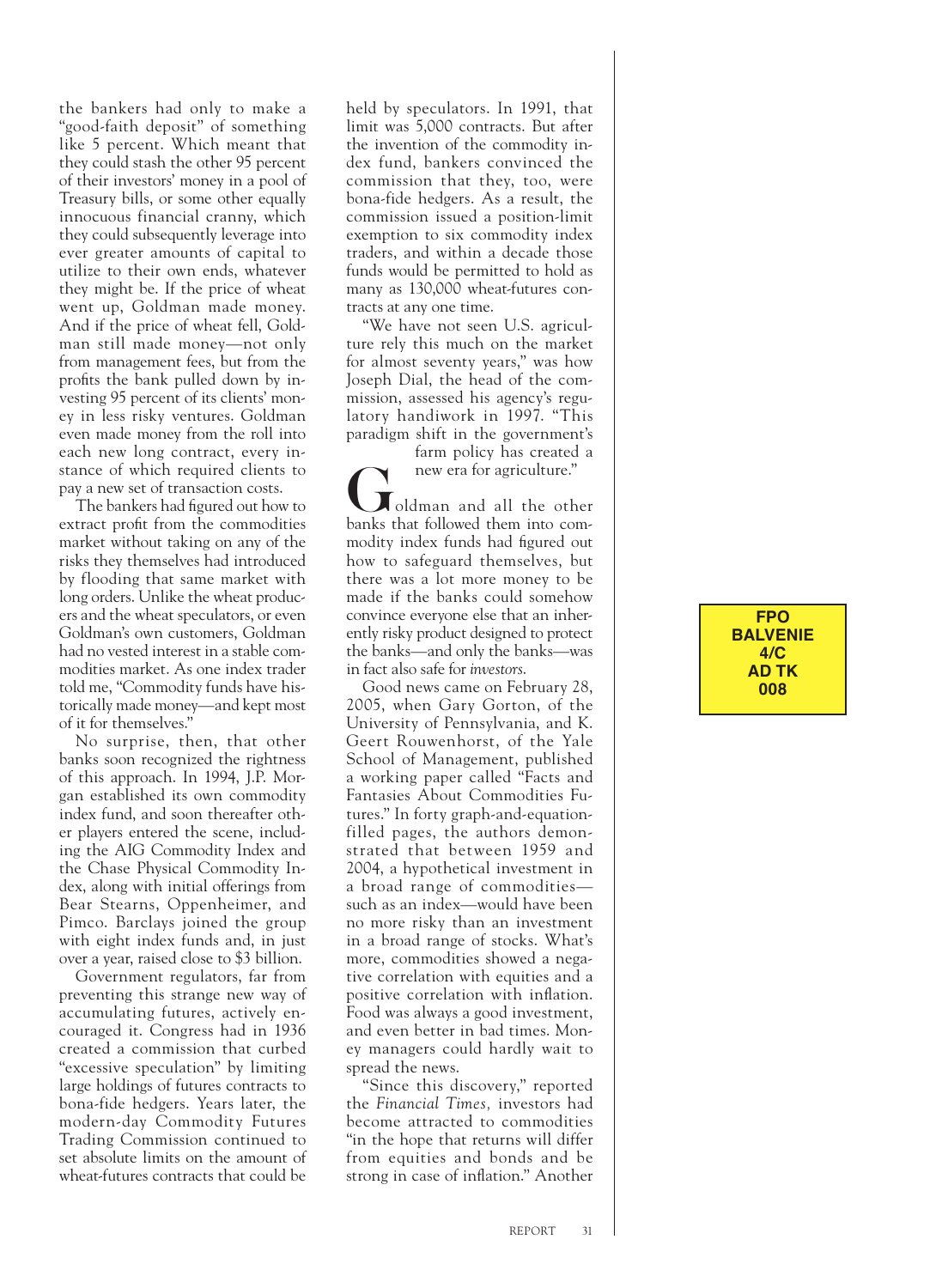## "An elegant and intriguing book."

-The Globe and Nail (Toronto), June, 1994



In New York Revisited, New York City is a living, breathing character —the streets and skylines are rendered in gorgeous, lyrical detail, and the tenements and skyscrapers crackle with energy. Acclaimed writer Henry James was born in Now York, but as a young man he left the United States to live abroad. On his return visit to New York he wrote New York Revisited. which was published in Harper's Monthly Magazine in 1906. This concise book remains today as rich and beautiful a description of New York as it was then, elucidating both the changes time has wrought and the myriad ways the City remains a constant. This volume is enhanced with period illustrations and photographs and features an introduction by Lewis H. Lapham, national correspondent of Harper's. Handsomely bound with a spectacular illustration of the Flatiron building on the cover, it is a literary treasure.

Order today through www.harpers.org/store Published by Franklin Square Press ISBN 1-879957-14-0 Cloth \$14.95



Distributed through Midpoint Trade Books study noted as well that commodity index funds offered "an inherent or natural return that is not conditioned on skill." And so the longawaited legion of new investors began buying into commodity index funds, and the food bubble truly began to inflate.

A few years after "Facts and Fantasies" appeared, and almost as if to prove Gorton and Rouwenhorst's point, the financial crisis hit mortgage, credit, and real estate markets and, just as the scholars had predicted, those who had invested in commodities prospered. Money managers had to decide where to park what remained of their endowment, hedge, and pension funds, and the bankers were ready with something that looked very safe: in 2003, commodity index holdings amounted to a not particularly aweinspiring \$13 billion, but by 2008, \$317 billion had poured into the funds. As long as the commodities brokers kept rolling over their futures, it looked as though the day of reckoning might never come. If no one contemplated the effects that this accumulation of long-only futures would eventually have on grain markets, perhaps it was because no one had never seen such a massive pile of long-only futures.

From one perspective, a complicated chain of cause and effect had inflated the food bubble. But there were those who understood what was happening to the wheat markets in simpler terms. "I don't have to pay anybody for anything, basically," one long-only indexer told me. "That's the beauty

of it."

.ark Bagan, CEO of the Minneapolis Grain Exchange, invited me to his office for a talk. A self-proclaimed "grain brat," Bagan grew up among bales, combines, and concrete silos all across the United States before attending Minnesota State to play football. As I settled into his oversize couch, admired his neatly tailored pinstriped suit, and listened to his soft voice, it occurred to me that if the grain markets were a casino, Mark Bagan was the biggest bookie. Without him, there could be no bets on hard red spring.

"From our perspective, we're price neutral, value neutral," Bagan said.

I asked him about the commodity index funds and whether they had transformed the traditional wheat market into something wholly speculative, artificial, and hidden. Why did anyone except bankers even need this new market?

"There are plenty of markets out there that have yet to be thought of and will be very successful," Bagan said. Then he veered into the intricacies of running a commodities exchange. "With our old system, we could clear forty-eight products," he said. "Now we can have more than fifty thousand products traded. It's a big number, building derivatives on top of derivatives, but we've got to be prepared for that: the financial world is evolving so quickly, there will always be a need for new riskmanagement products."

Bagan had not answered my question about the funds, so I asked again, as directly as I could: What did he make of the fact that speculation in commodity index funds had caused a global run on hard red spring?

Bagan slowly shook his head, as though he were an elementaryschool teacher trying to explain a basic concept—subtraction? ice? to a particularly dense child. The Goldman Sachs Commodity Index did not include a single hard red spring future, he told me. Minneapolis wheat may have set records in 2008 and led global food prices into the stratosphere, but it had nothing to do with Goldman's fund. There just wasn't enough speculation in the hard red spring market to satisfy the bankers. Not enough liquidity. Bagan smiled. Was there anything else I wanted to know?

Plenty, but there was nothing more Bagan was about to disclose. As I left the office, I remembered the rumors I'd heard at a grain-crisis conference in Washington, D.C., a few months earlier. Between interminable speeches about price ceilings and grain reserves, more than one wheat expert had confided, strictly on background, that at the height of the bubble, Minneapolis wheat had been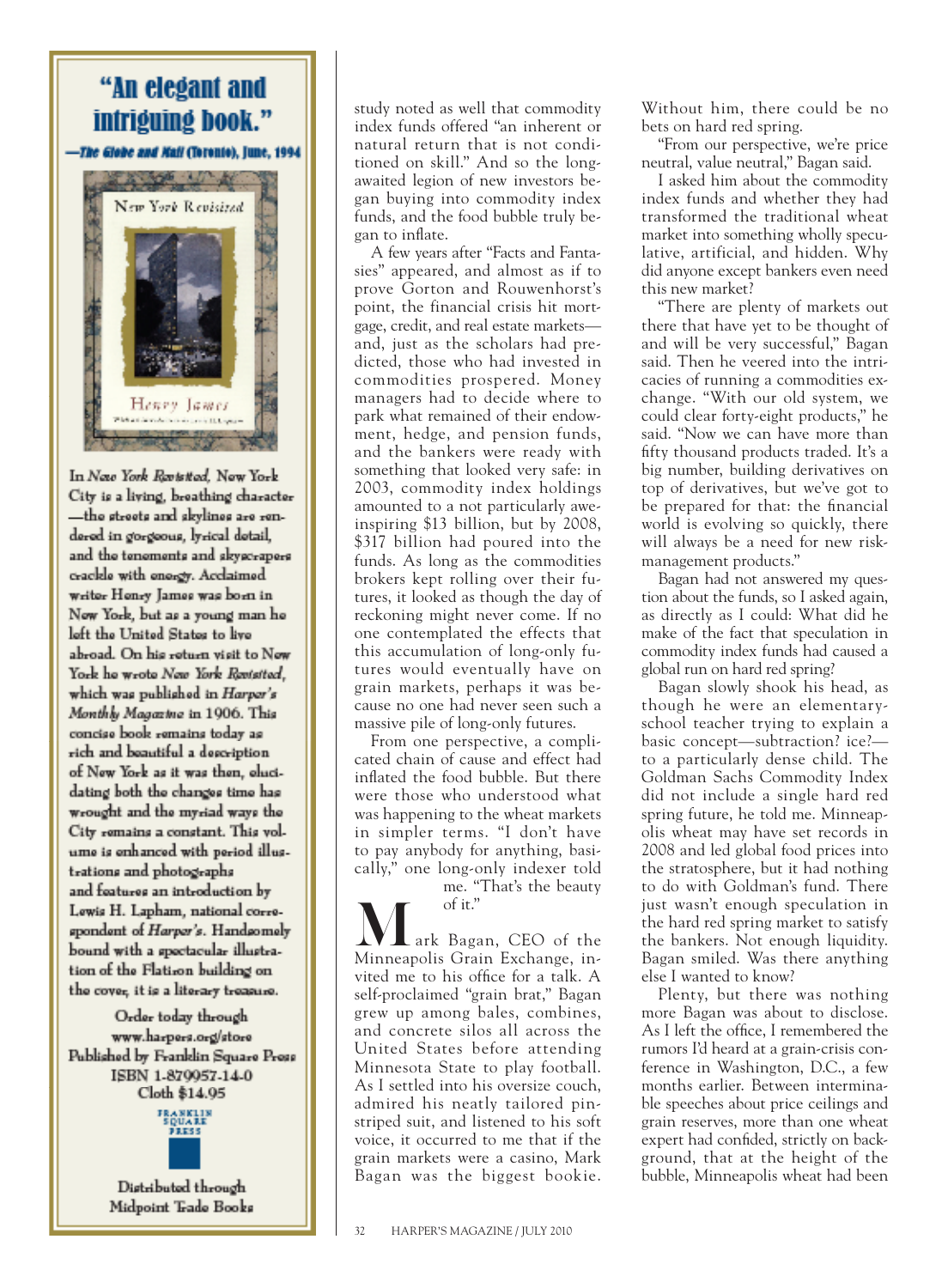cornered. No one could say whether the culprit had been Cargill or the Canadian Wheat Board or any other party, but the consensus was that as the world had cried for food, some-

> one, somewhere, had been hoarding wheat.

maginary wheat bought anywhere. affects real wheat bought everywhere. But as it turned out, index traders had purchased the majority of their long wheat futures on the oldest and largest grain clearinghouse in America, the Chicago Mercantile Exchange. And so I found myself pushing through the frigid blasts of the LaSalle Street canyon. If I could figure out precisely how and when wheat futures traded in Chicago had driven up the price of actual wheat in Minneapolis, I would know why a billion people on the planet could not afford bread.

The man who had agreed to escort me to the floor of the exchange traded grain for a transnational corporation, and he told me several times that he could not talk to the press, and that if I were to mention his name in print he would lose his job. So I will call him Mr. Silver.

In the basement cafeteria of the exchange I bought Mr. Silver a breakfast of bacon and eggs and asked whether he could explain how index funds that held long-only Chicago soft red winter wheat futures could have come to dictate the spot price of Minneapolis hard red spring. Had the world starved because of a corner in Chicago? Mr. Silver looked into his scrambled eggs and said nothing.

So I began to tell him everything I knew, hoping he would eventually be inspired to !ll in the blanks. I told him about Joseph in Egypt, Osaka in 1730, the Panic of 1857, and futures contracts for cat pelts, molasses, and onions. I told him about Goldman's replication strategy, Gorton and Rouwenhorst's 2005 paper, and the rise and rise of index funds. I told him that at least one analyst had estimated that investments in commodity index funds could easily increase to as much as \$1 trillion, which would result in yet another global food catastrophe, much worse than the one before.

And I told Mr. Silver something

else I had discovered: About two thirds of the Goldman index remains devoted to crude oil, gasoline, heating oil, natural gas, and other energybased commodities. Wheat was nothing but an indexical afterthought, accounting for less than 6.5 percent of Goldman's fund.

Mr. Silver sipped his coffee.

Even 6.5 percent of the Goldman Sachs Commodity Index made for a historically unprecedented pile of long wheat futures, I went on. Especially when those index funds kept rolling over the contracts they already had—all of them long, only a smattering bought in Kansas City, none in Minneapolis.

And then it occurred to me: It was neither an individual nor a corporation that had cornered the wheat market. The index funds may never have held a single bushel of wheat, but they were hoarding staggering quantities of wheat futures, billions of promises to buy, not one of them ever to be fulfilled. The dreaded market corner had emerged not from a shortage in the wheat supply but from a much rarer economic occurrence, a shock inspired by the ceaseless call of index funds for wheat that did not exist and would never need to exist: a demand shock. Instead of a hidden mastermind committing a dastardly deed, it was old Mike Mullin's "brainless entity," the investment instrument itself, that had taken over and created the effects of a traditional corner.

Mr. Silver had stopped eating his eggs.

I said that I understood how the index funds' unprecedented accumulation of Chicago futures could create the appearance of a market corner in Chicago. But there was still something I didn't get. Why had the wheat market in Minneapolis begun to act as though it too had been cornered when none of the index funds held hard red spring? Why had the world's most widely exported wheat experienced a sudden surge in price, a surge that caused a billion people—

At which point Mr. Silver interrupted my monologue.

Index-fund buying had pushed up the price of the Chicago contract, he said, until the price of a wheat future

## **FPO DAVID MORGAN 4/C AD TK 010**